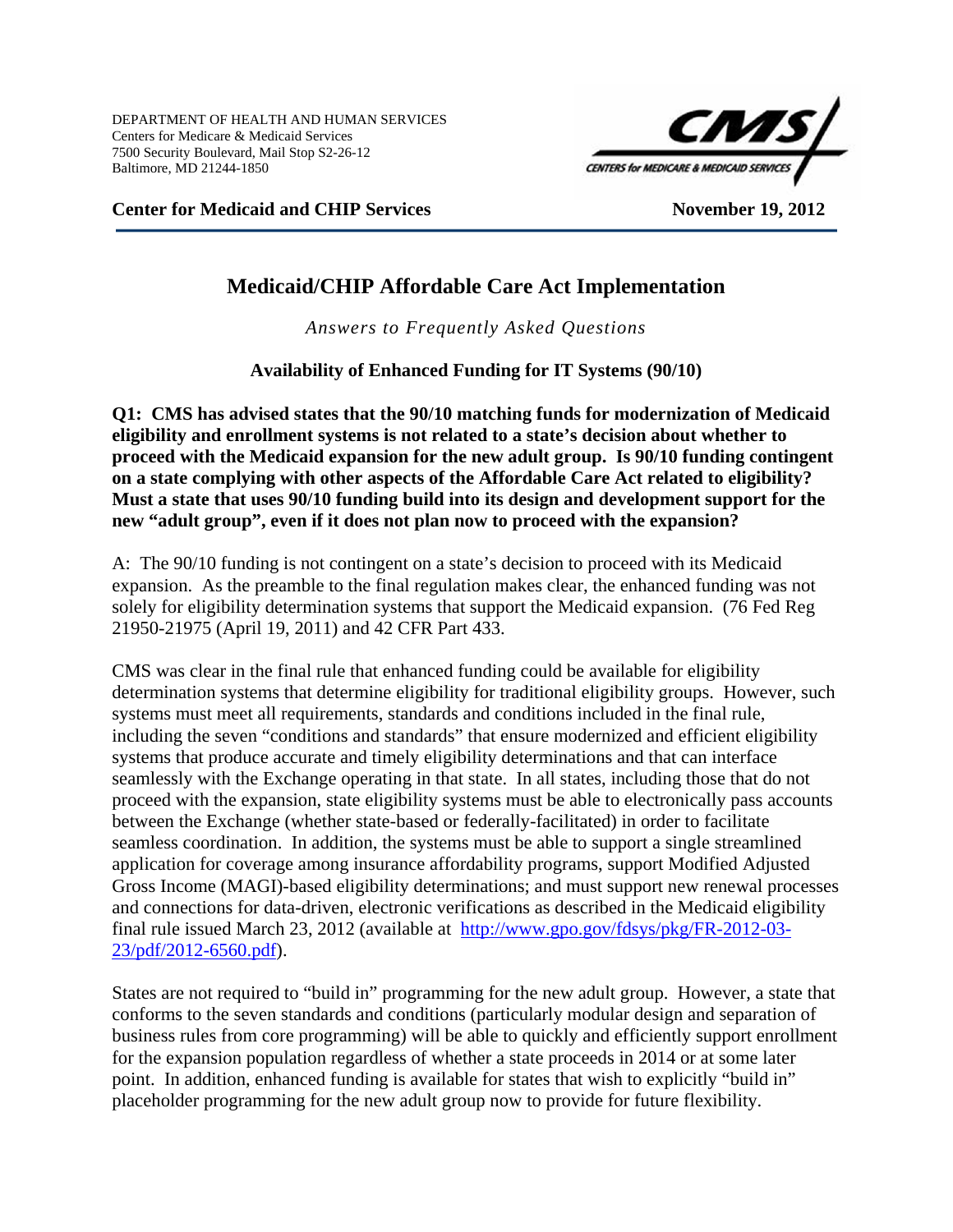We remind states that the 90/10 funding for systems development is only available for costs incurred for goods and services furnished on or before December 31, 2015; subsequently, development expenditures are matched at 50 percent. There is no time limit on the enhanced operations and maintenance funding for the systems that received the enhanced developmental funding. This funding is set at 75 percent—as long as the system continues to meet all standards and conditions of the final rule.

## **Q2: What technical guidance and deliverables can CMS offer to states that are getting a late start on their modernized eligibility system builds?**

A:Risk assessment and contingency planning are necessary and required components of any significant IT project or state systems build. We are encouraging every state to formulate contingency plans, which by necessity must take into account current state operational and technical realities. We have and will continue to make available a series of policy and technical "accelerators" that can help states achieve readiness for the October 1, 2013 open enrollment period. These include multi-state partnership models to jumpstart states' design and development timelines and recommendations about how to reflect these strategies and an expectation of reuse in states' request for proposals and contract language. CMS is providing states with targeted technical assistance, as well as multiple examples, templates and sample documents to support these strategies.

To support reuse as a means to accelerate system builds, as states develop their own artifacts in support of operational and technical progress, they are posting that information in a shared environment accessible to all Exchange, Medicaid and CHIP programs for reuse by others. Detailed information about CMS System Accelerators can be found in the CMS Application LifeCycle Tool (CALT) Medicaid Community in the Accelerators Folder: https://calt.cms.gov/sf/docman/do/listDocuments/projects.medicaid\_state\_collaborative\_com/doc man.root.system\_accelerators.multi\_state\_model?\_message=1342007963543.

In addition, every state has an eligibility and enrollment systems lead (as well as a policy lead) through the State Operations and Technical Assistance (SOTA) teams. The "E & E" leads are available to assist states in pursuing the most appropriate options for their particular situation.

# **Q3: How can state staff gain access to the CALT?**

A: The CALT is indeed an important learning environment for both systems and policy staff in the states. State staff can email calt\_support@cms.hhs.gov to request the electronic application packet and then will need to secure approval from their designated CALT access contact in their state. CALT access is open to an unlimited number of state staff.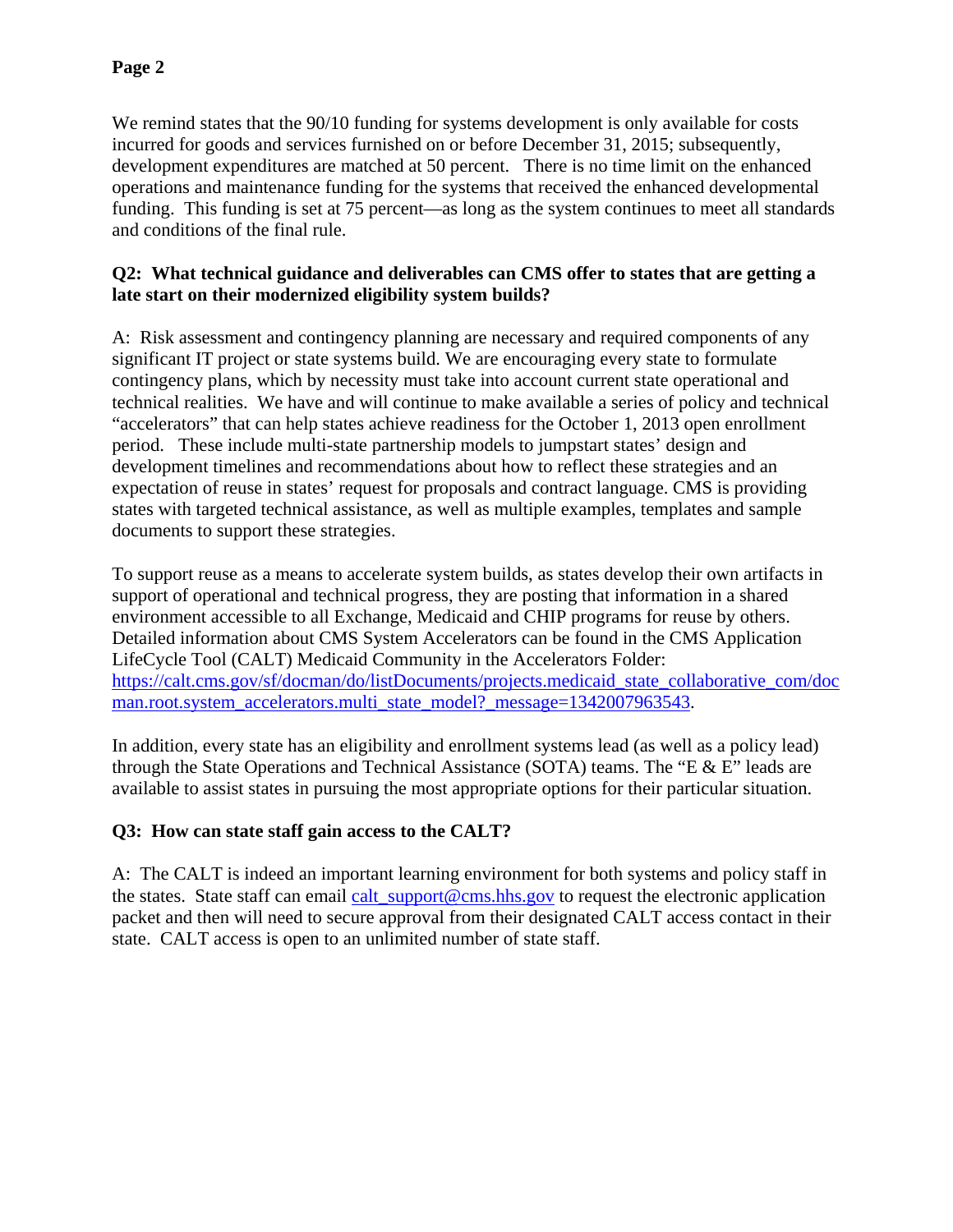# **FFE Interactions with Medicaid and CHIP**

### **Q1: When does CMS need to know states' intention to proceed with the Medicaid expansion for purposes of the FFE build? What if a State adopts the expansion too late to have the change accommodated by the FFE (at least for some period of time); how would the coordination provisions of the law be accommodated?**

A:There is no deadline by which states need to decide on the Medicaid expansion. We understand that there are many considerations involved in this decision, and CMS stands ready to work with states on their individual timetables. Regardless of the expansion, every state that uses the Federally Facilitated Exchange will need to support coordination between the Medicaid and CHIP programs and the FFE and otherwise comply with the new MAGI rules as well as the application, renewal and verification procedures described in the Medicaid eligibility final rule issued March 23, 2012 (available at http://www.gpo.gov/fdsys/pkg/FR-2012-03-23/pdf/2012- 6560.pdf). We will be working with each state to ensure that the appropriate business rules are accommodated and tested, and the necessary electronic account handoffs are in place, before the FFE is operational and the new Medicaid rules are in effect. We are continuing to provide more guidance and information on these issues as part of the FFE manual and MOU process as well as through our SOTA calls. We are also establishing a state- to- FFE change process to help manage changes in policies that a state may make over time; a state that decides later to proceed with expansion will be accommodated within that process.

### **Q2: How will the Supreme Court Decision affect CMS's ability to ensure other aspects of the law such as those affecting interactions with the Federally-facilitated Exchange? For example, if a state does not want to exchange electronic accounts with the FFE, what will be required and what, if any, penalties could be imposed?**

A: As previously stated in a letter from the Secretary to the nation's governors, the Supreme Court held that a state may not lose federal funding for its existing Medicaid program if the state chooses not to participate in the expansion of Medicaid eligibility for low-income adults. The Court's decision did not affect other provisions of the law. State Medicaid and CHIP programs will need to coordinate with the Federally-facilitated Exchange, regardless of a state's decision to proceed with expansion. States will need to be part of the seamless system for people to apply for all coverage programs; and will need to coordinate eligibility with the new insurance affordability programs. These provisions have relevance regardless of whether a state chooses to participate in the expansion for low-income adults.

# **Q3: What will be the role of the FFE in reviewing applications from individuals with incomes below 133% of the FPL in states that do not implement the Medicaid expansion?**

A:The FFE's role is the same whether or not a state implements the Medicaid expansion for low-income adults. The FFE will still make MAGI-based determinations or assessments of eligibility for Medicaid and CHIP and will assess eligibility for premium tax credits and cost sharing. The FFE will apply the state's eligibility levels for Medicaid/CHIP when it makes the Medicaid determination or assessment. In addition, as established in the Exchange and Medicaid/CHIP eligibility final rules, the FFE will electronically transfer accounts for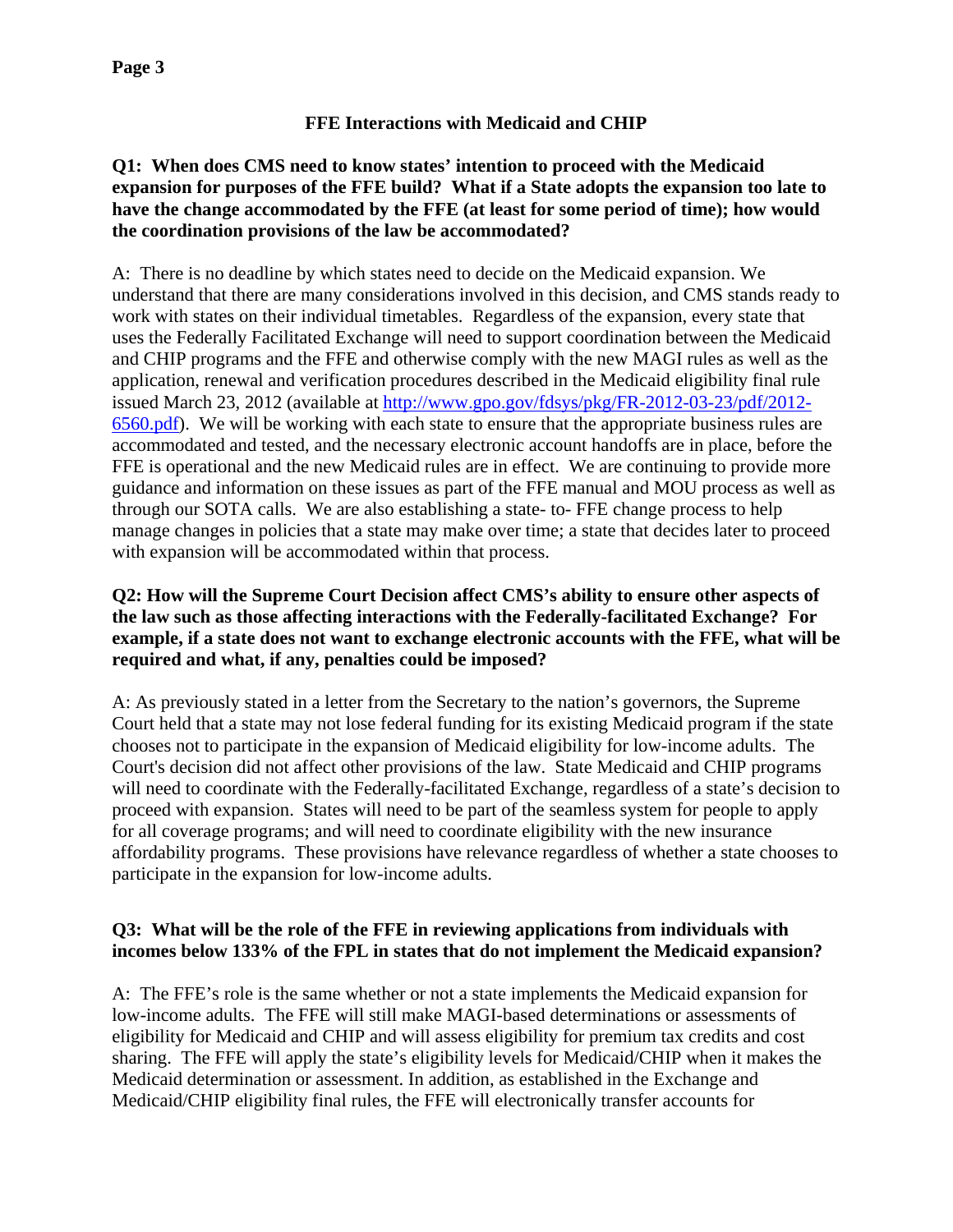individuals who are either determined or assessed as eligible for Medicaid and CHIP (it is a state option whether to have the FFE determine or assess eligibility) for further evaluation/action.

#### **Q4: How would a state's decision not to expand their Medicaid program's eligibility affect their ability to get information from the federal HUB under a state-based exchange model?**

A:The federal hub will provide data verification services to any state-based exchange and to the Medicaid and CHIP program without regard to whether a state has adopted the low-income adult expansion. Consistent with the regulations issued on March 23, 2012, state Medicaid and CHIP programs must rely on the HUB for certain information; this provision applies without regard to whether a state has adopted the Medicaid expansion for low-income adults.

# **Federal Data Services Hub**

## **Q1. What verification services will be available from the Federal data services hub on October 1, 2013 ("Day 1")?**

A: The Federal data services hub will provide the following services on Day 1. CMS is also pursuing data sources for additional verifications through the Federal data services hub and will keep states updated as they are confirmed:

- Social Security Number (SSN) verification via the Social Security Administration (SSA)
- Citizenship verification via SSA or the Department of Homeland Security (DHS) when relevant
- Incarceration verification via SSA
- Title II benefit income information via SSA (monthly and annual amounts)
- Quarters of coverage information via SSA
- MAGI income information from the Internal Revenue Service (IRS)
- Max APTC from IRS
- Immigration status verification via DHS, as well as a translation to indicators for lawful presence, qualified non-citizen, and five year bar status.
- Public minimum essential coverage (MEC) verification from Federal agencies

#### **Q2. Will CMS charge state-based exchanges (SBEs) or Medicaid/CHIP agencies for any of the Federal data hub services or underlying data? If so, which ones and how much?**

A: No. We will not charge state-based exchanges (SBEs) or Medicaid/CHIP agencies for the Federal data hub services or underlying data.

## **Q3. Are all of the Federal data hub services separate ("atomic"), such as SSN validation, and citizenship, or will they be wrapped into a single, "composite" service?**

A: Som e services will be com posite, and others at omic. For instance, it will be possible to invoke will always need to be invoked. If the Exchange is seeking Title II income information for a member individual SSA services in a single composite service, although not all services in the composite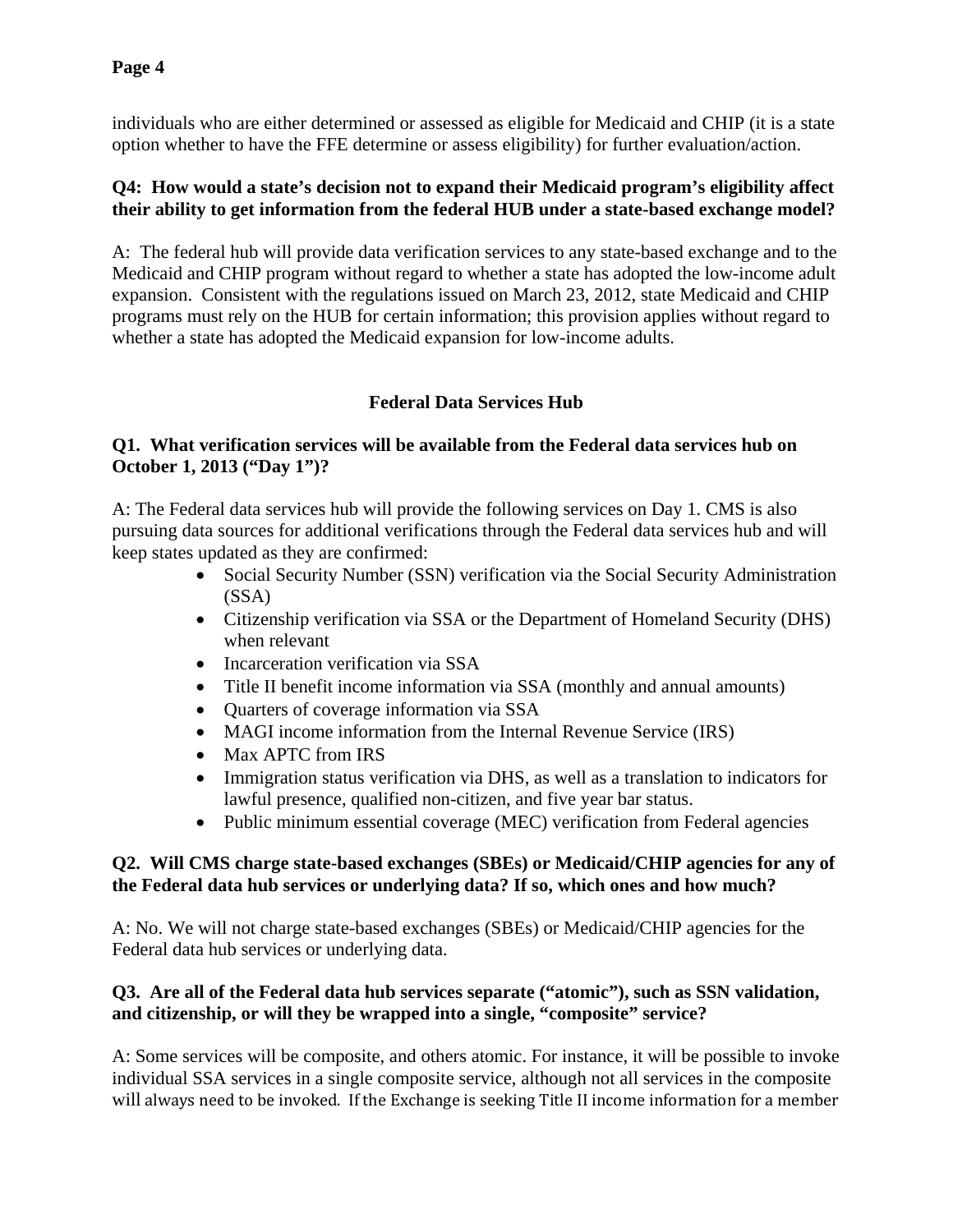of a household who is not the applicant, then the citizenship and incarceration services would not be invoked. In contract, public MEC verification services will be separate, atomic services.

# **Q4. What w ill a State need to do to invoke the Federal d a ta hub services?**

A: All transactional requests to the Federal data services hub shall be performed via web services. These services shall be invoked by State IT systems via application programming interfaces (API) or Web APIs that are accessed via secure Hypertext Transfer Protocol (HTTP) and shall be executed on the system hosting the requested services. The CMS web services shall response to the State system. CMS shall publish these web services in the CMS Service Catalog, which shall contain all services available to the states and the definitions of the standards that must be met to request the service and standard data format for the data provided when making accept requests from trusted sources, perform the function based on the request, and return a the request and the data that shall be returned.

CMS is still determining the best mechanism for how batch and bulk data transactions will be designed and implemented. At this stage, CMS believes that there shall be a need to establish both web services and possibly alternate interfaces to meet batch and bulk data transaction requirements.

## **Q5. How do I learn which data elements and definitions will be available for each Federal data hub service?**

A: Information about the known data elements, definitions for the Federal data hub services are contained in Business Services Description (BSD) documents. The best way to access the BSDs and to avoid version control problems, is to request access to the CMS Service Catalog. States may do so by contacting dsh.support@qssinc.com and requesting the CMS Services Catalog User Intake Form. Please note that as the information published on the repository is quite technical in nature, state users should ideally have a technical background.

## **Q6. Will each Federal agency conduct its own audits of safeguards?**

A: The Federal agencies involved in data verifications are currently involved in discussions of the overall approach to oversight and audits of safeguards. Certain agencies are expected to conduct their own independent audits.

## **Q7. Will the DHS data available through the Federal data services hub include the same data elements as is currently provided directly to states?**

A: The Federal data services hub is utilizing the same Department of Homeland Security (DHS) SAVE verification service currently available to states. States will receive both the verification data received from SAVE as well as the Federal data services hub-derived indicators of lawful presence, qualified non-citizen status, and whether the five year bar has been met where applicable.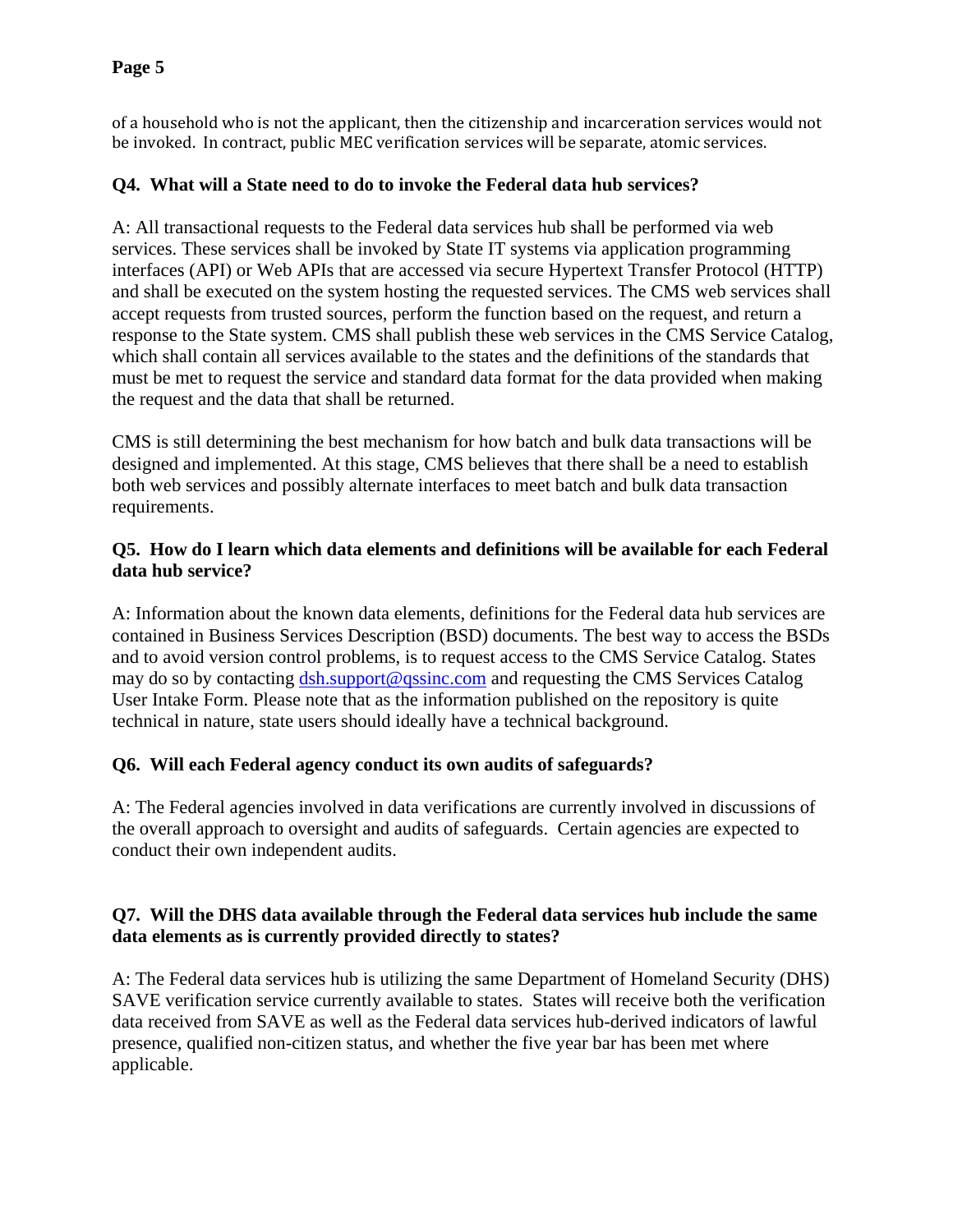## **Q8. Can states use the data verified through the Federal data services hub for other programs, aside from Medicaid/CHIP eligibility?**

A: Each federal agency has the authority to define use of its data. Therefore CMS defers to IRS, DHS and SSA who are partnering with us to provide data via the Federal data services hub. Please refer to the CMS Services Catalog to review the Business Service Description (BSD) for the verification of income service to identify the Federal tax information data elements and definitions that will be made available to states through the Federal data services hub.

### **Q9. Will there be any automatic updates coming through the Federal data services hub? Or will we always need to make a call to the Federal data services hub in order to get any information back? If a change is likely will the state need to send ongoing, frequent requests through the Federal data services hub?**

A: Generally, information from the Federal data services hub will only be sent in direct response to a call from the requesting entity. However, in the case of verifications conducted by DHS, there can be up to three steps to a verification, the second and third of which will not be in real time. If the step 1 query fails, the Federal data services hub will automatically invoke step 2, and the response may take up to several days. If step 2 fails, the Federal data services hub will notify the requesting entity which will need to submit additional documentation from the applicant for step 3. The step 3 response can take weeks. During this time, the Federal data services hub will regularly poll DHS to see if the response has come back.

# **Eligibility and Enrollment Systems**

#### **Q1: How can States access information about leveraging business processes and borrowing/sharing information from other States' systems? What is the CALT?**

A: The Collaborative Application Lifecycle Tool (CALT) is available for all states to collaborate among State Medicaid Communities to leverage existing business processes, turnkey solutions, document artifacts in the planning and designing an Exchange and Medicaid Eligibility & Enrollment solutions. As States upload Medicaid IT Gate Review artifacts to the CALT, states can view other States' artifacts with respect to Medicaid and Exchange development.

The CALT has the ability to notify users of new information that is posted to the collaboration platform. For more information about the CALT, including how to access it, benefits of the CALT environment, and training opportunities please refer to: http://www.medicaid.gov/Medicaid-CHIP-Program-Information/By-Topics/Data-and-Systems/Downloads/CALT\_factsheet.pdf

There is also a similar portal environment where information about health insurance Exchange development is being shared among states. That information is available at https://calt.cms.gov.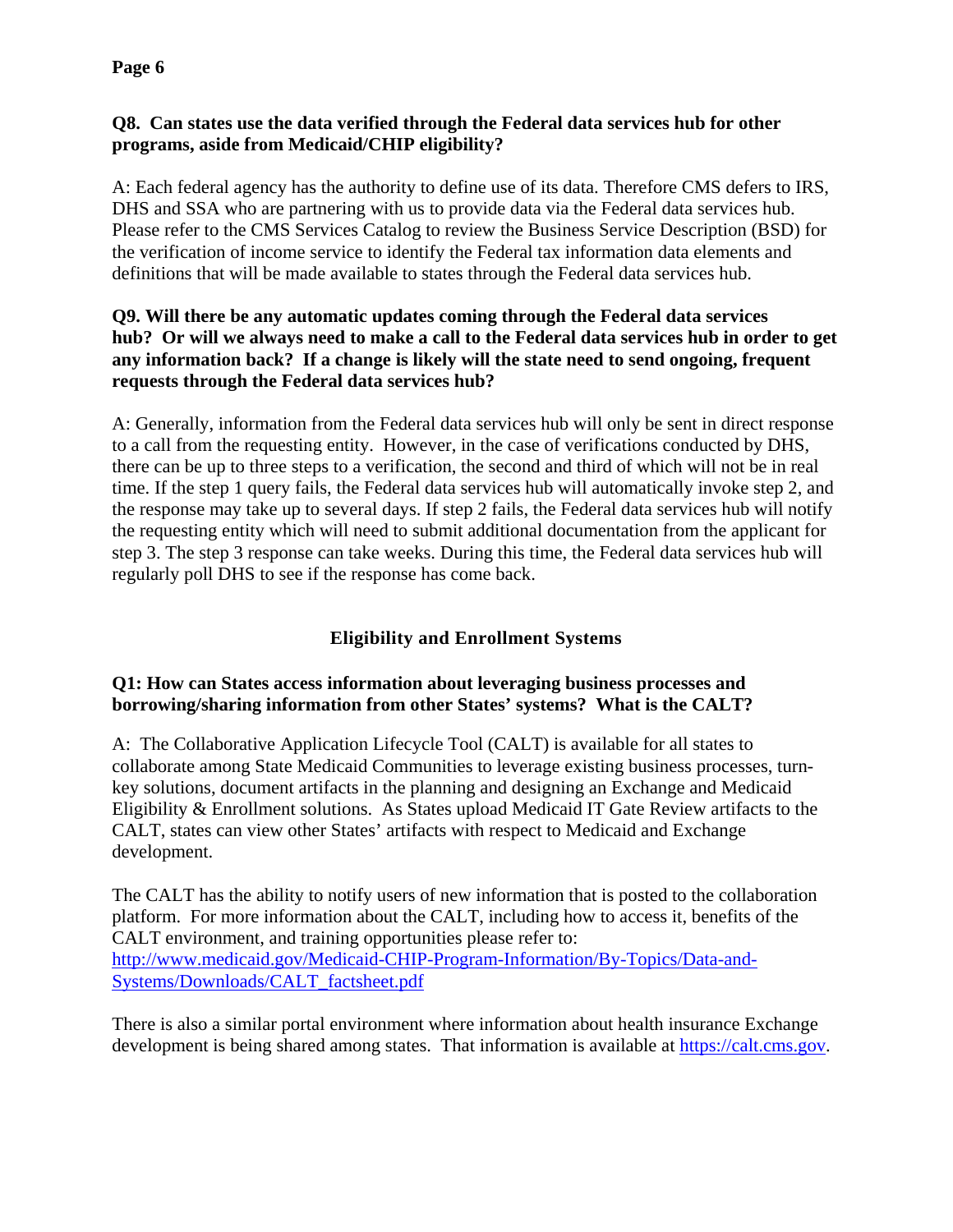#### **Q2: What is the effective date for enhanced Medicaid funding and for how long is it available?**

A: Enhanced Medicaid funding for Eligibility & Enrollment activities is available prospectively from the approval of an Advanced Planning Document (APD). An ongoing Medicaid administrative match at the 50% rate is available for activities that take place prior to an approved Eligibility & Enrollment APD, as long as the activities fall within the purview of administering the Medicaid program (42 CFR 433.15).

Enhanced funding at the 90% rate is available for costs of goods and services incurred by December 31, 2015 for design, development and implementation (DDI) that comply with certain defined standards and conditions. Enhanced funding at the 75% rate is available for maintenance and operations (M&O) of systems that were built using enhanced funding during the DDI phase. The December 2015 time limit on the availability of 90/10% matching funds does not apply to activities that qualify for the 75/25% matching rate. More information on this issue is available in our final rule, issued in April 2011 (available at http://www.gpo.gov/fdsys/pkg/FR-2011-04- 19/html/2011-9340.htm).

### **Q3: What are the seven conditions and standards that are required for purposes of receiving the enhanced funding?**

A: In accordance with the regulations issued in April 2011, Eligibility & Enrollment projects funded with enhanced funding will have to be: (1) modular; (2) advance the Medicaid Information Technology Architecture (MITA) principle; (3) meet specified industry standards; (4) promote sharing, leverage and reuse of Medicaid technologies of systems within and among States; (5) support business results; (6) meet program reporting; and (7) ensure seamless coordination and integration with the Health Insurance Exchange and allow interoperability with health information exchanges, public health agencies, human services programs, and community organizations providing outreach and enrollment assistance services. Please refer to CMS Guidance on Seven Conditions and Standards available in the CALT (see information in Question 1 about how to access the CALT) and also on www.medicaid.gov at

http://www.medicaid.gov/AffordableCareAct/Provisions/Information-Technology-Systems-and-Data.html.

#### **Q4: What cost allocation requirements apply to E&E projects and how can States use the temporary exception to OMB-A-87?**

A: The requirements of Circular OMB-A-87 apply to the allocation of costs for design, development and implementation (DDI) and maintenance and operations (M&O) of eligibility and enrollment systems including the respective benefiting health insurance affordability programs: Medicaid, CHIP (for States that have separate Title XXI programs or for portions of separate CHIP programs in States that operate a combination CHIP/Medicaid program) and to CCIIO Grant Funding if the project will include functionality for Health Insurance Exchanges.

States can request the temporary exception to Circular OMB-A-87 requirements to use Medicaid enhanced funding for design, development and implementation (DDI) costs of shared eligibility services that will benefit other human service programs (SNAP, TANF, childcare and child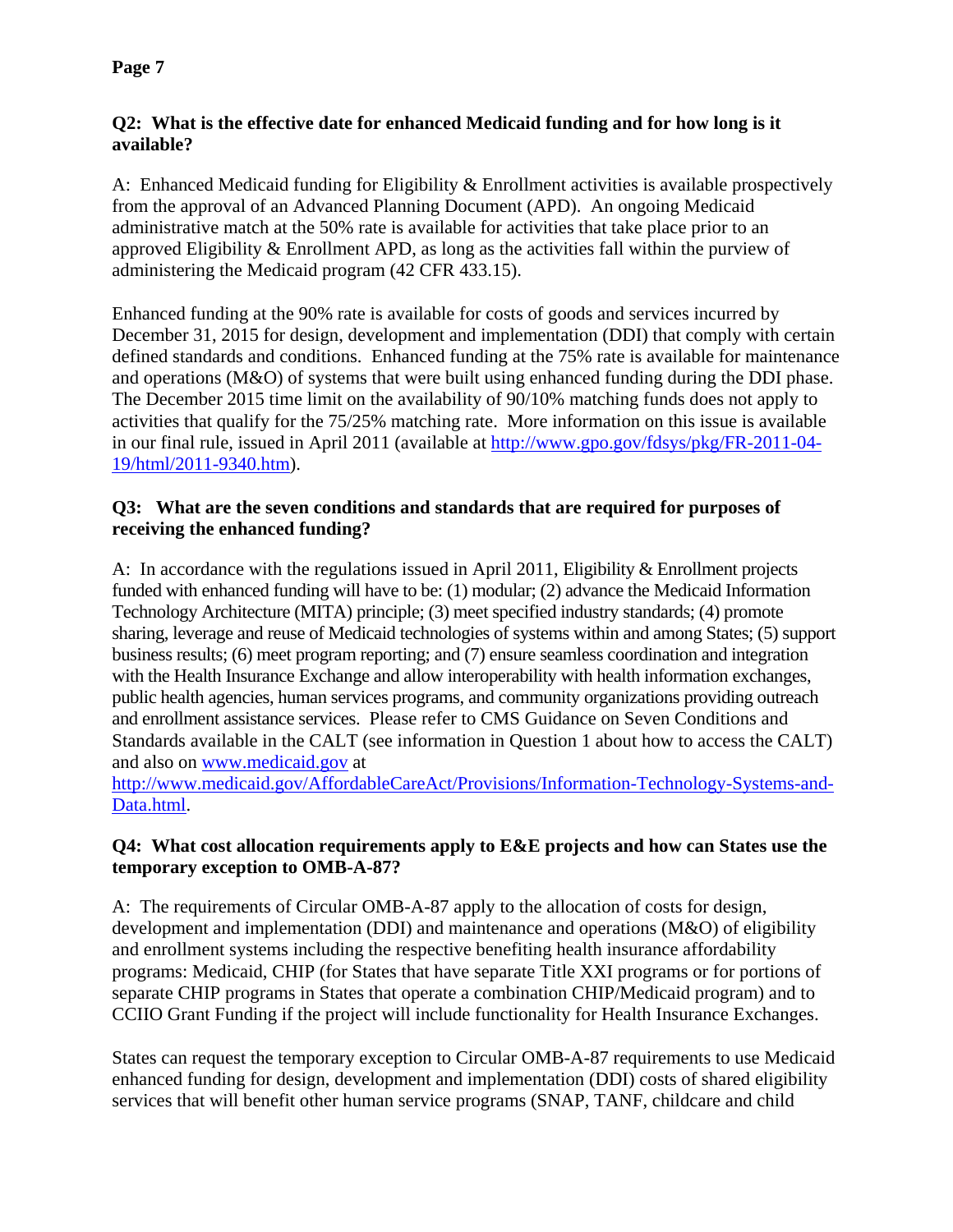welfare). The exception does not apply to maintenance and operations (M&O) costs and therefore States must cost allocate to benefiting programs for these costs. For more information, please see two Tri-Agency Letters, available at

http://www.medicaid.gov/AffordableCareAct/Provisions/Information-Technology-Systems-and-Data.html.

# **Q5: What information is available for States to reuse and where can it be accessed?**

A: In the CALT, States can find business process models, templates for concepts of operations and other planning and development artifacts, business and technical requirements, Requests for Proposals (RFPs), Statements of Work (SOWs), system design documents, etc. CMS Eligibility & Enrollment State leads are available to discuss and assist States in finding the right artifacts in the CALT collaboration spaces. Your SOTA team and your  $E \& E$  State lead are available to answer specific questions about what might be available soon that is not already in the CALT.

# **Q6: Do Eligibility & Enrollment projects need to have Independent Validation and Verification (IV&V)?**

A: An assessment for IV&V analysis of a State's system development effort will be required for APD projects that meet any of the criteria contained in federal regulations at 45 CFR 95.626(a). If CMS determines that the IV&V analysis is required for a State's system development effort, the provisions contained in federal regulations at 45 CFR 95.626(b) and (c) apply.

## **Q7: How are Medicaid and the Exchanges coordinating their systems work at the Federal level?**

A: The Center for Medicaid and CHIP Services (CMCS) and the Center for Consumer Information and Insurance Oversight (CCIIO) are working closely together to develop business processes supporting the concepts of a "Shared Eligibility Service." This includes collaboration on guidance to States, design of the single, streamlined application, and technical assistance efforts more broadly. Additionally, CMCS and CCIIO are engaged in the review of Grant Applications, Advanced Planning Document submissions, and in assessing Establishment Reviews and the Medicaid IT Gate Reviews involving State artifacts.

## **Q8: How should States report expenditures in the CMS-64 for approved enhanced funding for Eligibility & Enrollment Advanced Planning Documents?**

A: Medicaid Budget Expenditure System/Children's Budget Expenditure System (MBES/CBES) has been modified to add new Medicaid Eligibility Determination System lines to the 64.10 Form series beginning with Quarter Ending March 31, 2011:

- 28A DDI of Medicaid E&E systems/cost of in house activities 90% FFP
- 28B DDI of Medicaid E&E systems cost of private sector contractors 90% FFP
- 28C Operation of an approved Medicaid E&E system/cost of in-house activities – 75 % FFP
- 28D Operation of an approved Medicaid E&E system/cost private sector contractors– 75% FFP